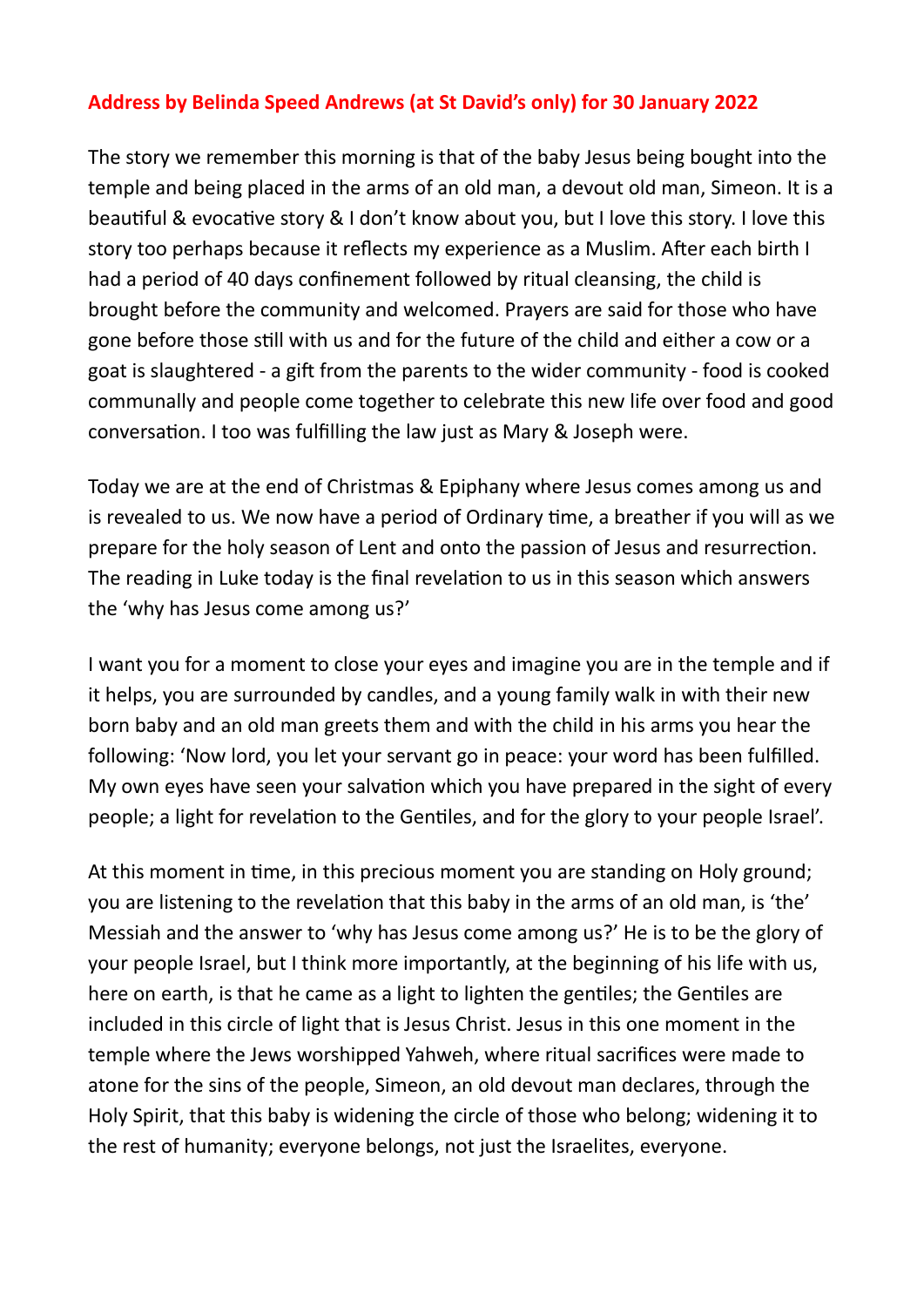May I dare to be provocative now? If this passage answers the 'why did Jesus come among us?', dare I ask us as a community, 'why are we here?' There may be many different reasons why each of us is here today and all of them valid; we are all here for one reason or another and this morning we come as a community to bring praise and worship to God who created heaven & earth. This morning we all, I hope are fed and watered spiritually through word, music, prayer, silence, and the sacraments and then in the final prayer we say, 'send us out into the world to live and work to your praise & glory'.

Before we say those final words, we pray; 'we whom the Spirit lights, give light to the world'. We have been called into the circle of light and in these few words are asking God, through the Spirit, to help us give light to the world as we go out into the world to live and work to God's praise & glory.

Are we as a community, widening that circle of light or are we keeping our circle of light here in this beautiful building?

As you know a group of us have been meeting over the last few months to discern, to discuss, to pray about & to discover where God might be calling us over the next few years. Part of those discussions are about how we as a community can widen the circle of light wider and deeper into the community; a meeting between church and the world and the light we carry as Christians is to shine into the world. We can carry on as we are, and that is fine, there is much to be celebrated already in our community. But the verse of scripture that we have as the core of our discussions is from John 14:12 'Very truly I tell you, the one who believes in me will also do the works that I do and, in fact will do greater works than these, because I am going to the Father'.

In this one verse, Jesus promises that we will do what he does, but in fact better than that because he has gone to the Father. He has equipped us with all we need and more and he is now freeing us up, he lets go of us so that we can do more. It's just like Simeon; 'Master, now you are dismissing your servant in peace, according to your word'. Now I can go, my life has come to a point of fulfilment; I can let go. Jesus' life too at the point in the verse from John, has reached its fulfilment and at that point of fulfilment he has released us to go forward and do more.

So, what is that more and is it why we are here, in part? What are some of the ideas we have been mulling over in our conversations?